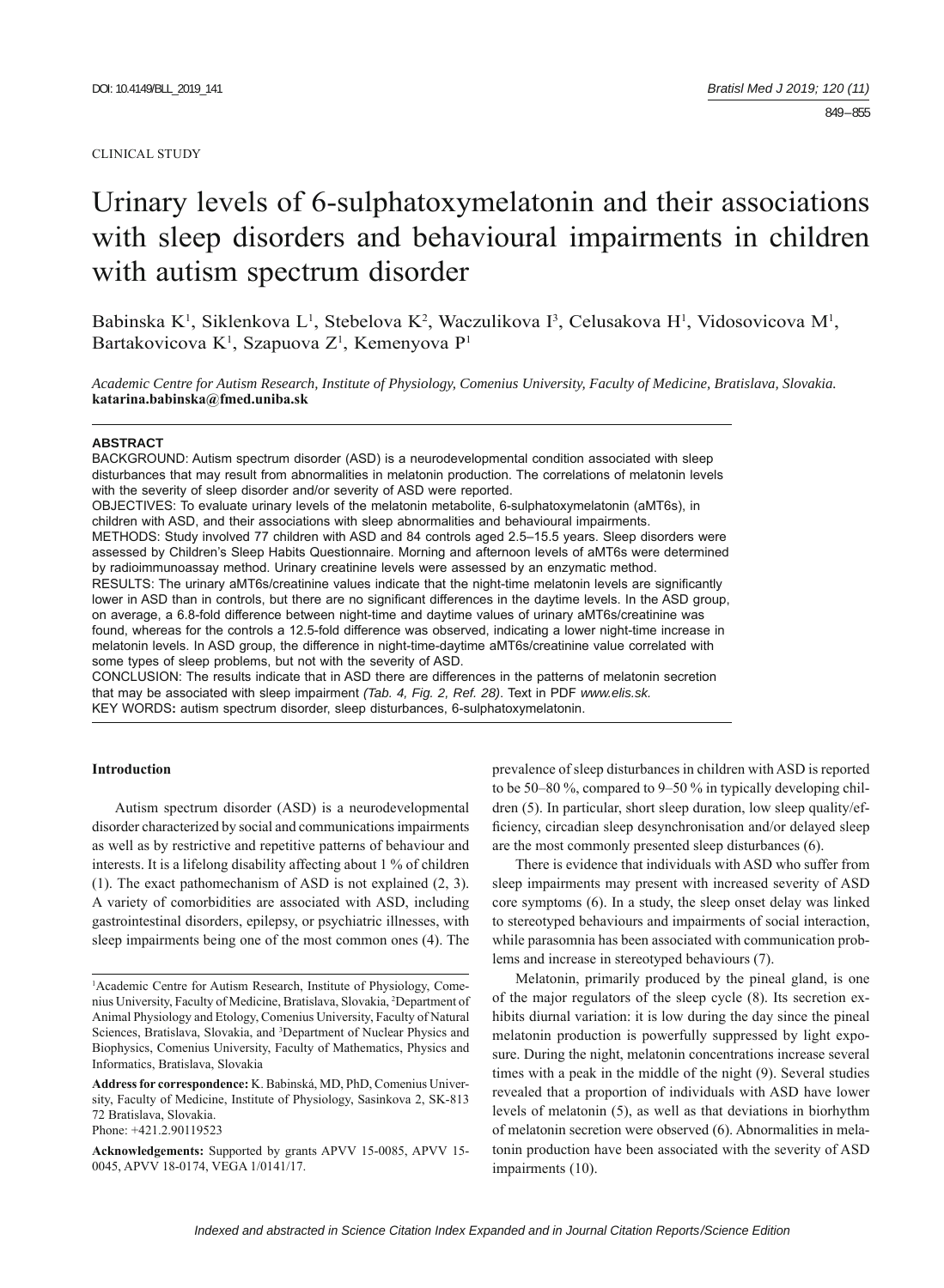## 849 – 855

The main metabolite of melatonin is 6-sulphatoxymelatonin (aMT6s) which is excreted into urine. Urinary aMT6s excretion rates have been shown to correlate with serum melatonin levels (11), thus, urinary aMT6s concentrations are widely used as a convenient biomarker of melatonin secretion (9). It has been found that single morning urinary sample reflects well the overnight urinary aMT6s excretion rates (12).

The objective of the study was to examine the levels of aMT6s in spot urine samples of children with ASD as an indicator of serum melatonin levels. In order to examine the daily variation, a urine sample was collected in the morning as an indicator of the night-time plasma melatonin concentration, and another one was obtained during the day, reflecting the daytime melatonin level. In addition, we aimed to analyse the associations of aMT6s with sleep disorders and severity of ASD symptoms.

# **Material and methods**

#### *Sample*

The case-control study involved 77 children with ASD recruited at the Academic Centre for Autism Research. Individuals with associated genetic disorders and severe psychiatric or neurological comorbidities were excluded from the survey. The control sample involved 84 age-matched subjects with typical neurodevelopment recruited from schools and preschool facilities. None of the individuals were reported to be using melatonin supplements. The main characteristics of the sample are shown in Table 1.

#### *Behavioral assessment*

The diagnosis of ASD was determined according to ICD-10 by trained examiners. The diagnostic tools involved included the Autism Diagnostic Observation Schedule - Second Edition (ADOS-2) (13), and Autism Diagnostic Interview-Revised (ADI-R) (14).

ADI-R was evaluated in areas of qualitative abnormalities in social interaction impairments domain (ADI-R Domain A), communication and language impairments domain (ADI-R Domain B), as well as in repetitive and stereotyped behaviour domain (ADI-R Domain C). Because of possible differences in the raw score resulting from a different number of items evaluated according to age, the ADI-R scores were transformed. The final score in each ADI-R domain was calculated as a ratio between the individual´s raw score and maximum possible score that the individual could achieve (i.e. sum of maximal scores of all items evaluated). Thus, the transformed values are expressed in percent  $(\% )$ .

ADOS-2 was evaluated in domains of social effect (SE %) and restricted and repetitive behaviour (RRB %). The children were examined by different modules of ADOS-2 according to the level of speech achieved. ADOS-2 Calibrated Severity Score (ADOS-2

|  | Tab. 1. Characteristics of the study groups. |  |  |  |
|--|----------------------------------------------|--|--|--|
|--|----------------------------------------------|--|--|--|

| Total count<br>84<br>77<br>67(87%)<br>62(74%)<br>boys<br><b>Sex</b><br>girls<br>22(26%)<br>$10(13\%)$ |       | Controls        | <b>ASD</b>      | Characteristics<br>Levels |             |
|-------------------------------------------------------------------------------------------------------|-------|-----------------|-----------------|---------------------------|-------------|
|                                                                                                       |       |                 |                 |                           |             |
|                                                                                                       | 0.032 |                 |                 |                           |             |
|                                                                                                       | 0.201 | $5.7(2.5-15.5)$ | $4.9(2.6-14.9)$ | median (range)            | Age (years) |

CSS) was used, allowing to compare the severity of ASD symptoms in different modules of ADOS-2 (15).

The ASD diagnosis was made based on clinical evaluation, while all children enrolled in the study had to meet the criteria for ASD on both ASD diagnostic tools.

#### *Assessment of sleep habits*

Children's Sleep Habits Questionnaire (CSHQ) was used to quantify sleep problems (16). The CSHQ is a scale based on parent-reported items assessing main sleep domains. CSHQ total score of 41 is the clinical cut-off for identification of probable sleep problems while higher scores indicate a higher occurrence of sleep problems. The components of CSHQ can be grouped into eight subscales representing common domains of sleep disorders in children. The CSHQ has been validated in preschool and schoolchildren and it is widely used for screening sleep disorders also in ASD (6).

## *Urine collection and analysis*

Parents collected the first morning sample at home after the child had woken up. The afternoon sample was collected at lunchtime or in early afternoon. The samples were frozen and stored at -20 °C until analysis.

The urinary levels of aMT6s were determined by the radioimmunoassay (RIA) method. We used a commercially available kit (Stockgrand LTD., Guildford, UK) and the assay was performed according to manufacturer´s instructions using the method of Arendt et al. (12) adapted for iodinated aMT6s (17). The samples were measured within 5 assays. The mean intraassay coefficient was 12.9%. The mean interassay coefficient was  $8.0\%$ ,  $7.7\%$  and 13.2 % for low, medium and high-quality control sample, respectively. The level of creatinine was determined using an enzymatic method for quantitative *in vitro* determination of creatinine in human serum, plasma and urine (Erba Lachema, CZ) according to manufacturer´s instructions.

#### *Statistical analysis*

The demographic and clinical characteristics were analysed using descriptive statistics. Two-sample t-test or alternatively Mann-Whitney test was used to test for between-group differences. To assess daytime differences in standardized aMT6s, the data were logarithmically transformed with base 2 to ensure the linearity of response. Categorical variables are presented as counts and relative frequencies and differences between two categorical variables were tested by chi-square or binomial tests. The Spearman´s rank correlation coefficients were used to determine the associations between selected variables.

Statistical analyses were performed using StatsDirect 3.0.191 software (Stats Direct Ltd., Cheshire, UK) and Statistica 13.1 software (TIBCO Software Inc., US). All p-values were considered significant at a two-tailed  $p < 0.05$ .

# *Ethics statement*

The study protocol was approved by the Ethics Committee of the University Hospital and Comenius University Faculty of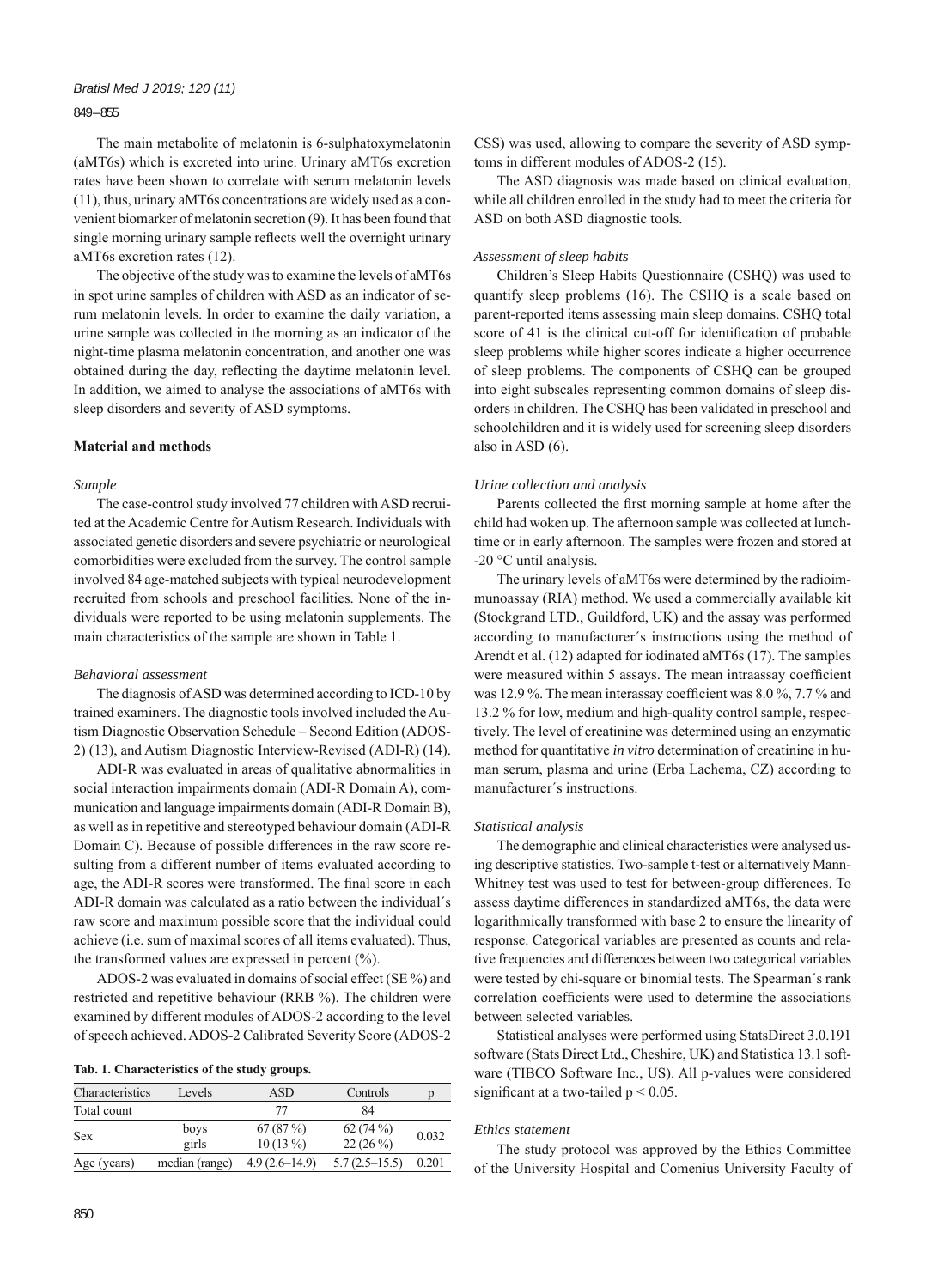| Characteristics                | ASD.                  | Controls              | Difference ASD-C |              |
|--------------------------------|-----------------------|-----------------------|------------------|--------------|
| $M - aMT6s$ , ng/mL            | 55.3 (38.6–119.9)     | $76.0(45.2 - 112.2)$  | $-20.71$         | 0.259        |
| $M$ – creatinine, mg/mL        | $0.72(0.44-1.14)$     | $0.52(0.34 - 0.71)$   | 0.20             | 0.001        |
| $M - aMT6s/creatinine$ , ng/mg | 92.02 (58.38–149.64)  | 149.72 (90.38–223.33) | $-57.70$         | ${}_{0.001}$ |
| $A - aMT6s$ , ng/mL            | $6.98(2.76-14.59)$    | $3.83(1.25 - 8.39)$   | 3.15             | 0.002        |
| $A -$ creatinine, mg/mL        | $0.57(0.31-1.14)$     | $0.34(0.14-0.66)$     | 0.23             | 0.001        |
| $A - aMT6s/creatment$ ng/mg    | $11.37(5.44 - 22.21)$ | $10.39(4.56-20.54)$   | 0.98             | 0.221        |

**Tab. 2. Bivariable analysis of aMT6s, creatinine and aMT6s/creatinine levels in the morning and afternoon urine samples of children with ASD and controls.**

Data are expressed as medians and lower – upper quartiles (Q1–Q3), M – morning values, A – afternoon values,  $p$  – statistical significance

Medicine and University Hospital in Bratislava, Slovakia. Written informed consent was obtained from caregivers of all participating children. The study was in accordance with the Declaration of Helsinki.

# **Results**

Concentrations of aMT6s, creatinine and aMT6s/creatinine in the morning (M) and afternoon (A) urinary samples are displayed in Table 2. The urinary creatinine concentration was significantly higher and displayed a wider variability in our group with ASD.





**Fig. 1. Bland‒Altman plot analysing the agreement between morning (M) and afternoon (A) levels of aMT6/creatinine.**

|  |                                                   |  |  | Tab. 3. The comparison of children's sleep habits questionnaire |
|--|---------------------------------------------------|--|--|-----------------------------------------------------------------|
|  | (CSHQ) scores between the ASD and control groups. |  |  |                                                                 |

| <b>CSHO</b>                                                                            | Levels        | <b>ASD</b><br>$(n=67)$ | Controls<br>$(n=83)$ | p                     |
|----------------------------------------------------------------------------------------|---------------|------------------------|----------------------|-----------------------|
| Total score                                                                            | $mean \pm SD$ | $47.4 \pm 8.77$        | $42.9 \pm 7.01$      | 0.0008                |
| Sleep disorder                                                                         | ves           | 53                     | 54                   |                       |
|                                                                                        | no            | 12                     | 29                   | $0.0262$ <sup>a</sup> |
| Bedtime resistance                                                                     |               | $10.5 \pm 3.46$        | $8.4 \pm 2.55$       | 0.0001                |
| Sleep onset delay                                                                      | Rarely        | 36                     | 58                   |                       |
|                                                                                        | Sometimes     | 15                     | 17                   | 0.0201 <sup>b</sup>   |
|                                                                                        | Usually       | 14                     | 7                    |                       |
| Sleep duration                                                                         |               | $4.1 \pm 1.58$         | $3.3 \pm 0.75$       | 0.0002                |
| Sleep anxiety                                                                          |               | $6.6 \pm 2.20$         | $5.8 \pm 1.92$       | 0.0260                |
| Night waking                                                                           |               | $4.3 \pm 1.61$         | $3.8 \pm 1.28$       | 0.0527                |
| Parasomnia                                                                             |               | $9.0 \pm 2.07$         | $8.3 \pm 1.74$       | 0.0157                |
| Sleep breathing disorder                                                               |               | $3.32 \pm 0.77$        | $3.31 \pm 0.62$      | 0.9319                |
| Daytime sleepiness                                                                     |               | $11.8 \pm 3.59$        | $12.0 \pm 3.43$      | 0.7024                |
| $\Delta$ SD = autism spectrum disorder SD = standard deviation *chi-square test **test |               |                        |                      |                       |

ASD – autism spectrum disorder, SD – standard deviation, \*chi-square test, \*\*test of linear trend

Since this factor influences the urinary concentration of biomarkers (18), creatinine-standardised aMT6s (aMT6s/creatinine) values were chosen as the primary biochemical marker for our analyses.

The morning values of aMT6s/creatinine were significantly lower in the group of children with ASD (median 92.02; lowerupper quartiles  $58.38 - 149.64$ ) than in the controls (median  $149.72$ ; lower-upper quartiles  $90.38 - 223.33$ ;  $p \le 0.001$ ). Since the morning values of aMT6s/creatinine reflect the melatonin production dur-



**Fig. 2. Differences between log-transformed morning (Log M) and afternoon (Log A) values of aMT6/creatinine levels in children with autism spectrum disorders (ASD) and controls (C). Medians are depicted as lines within the boxes and the respective mean with a diamond sign.**  The difference was statistically significant ( $p < 0.001$ ).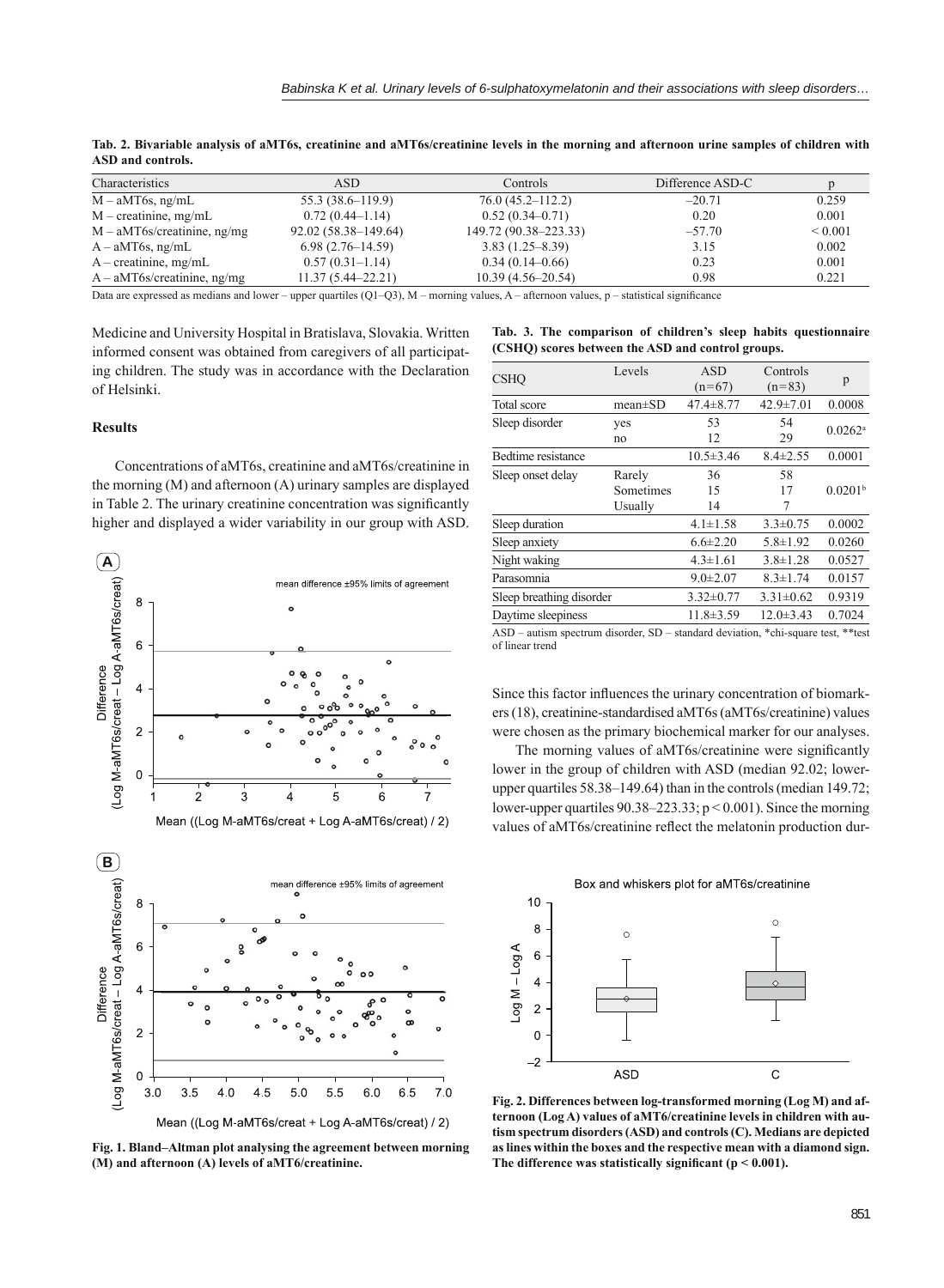| $-0.134$<br>$-0.143$<br>0.045<br>reprozib<br>$S$ leep breathing<br>$-0.167$<br>$-0.157$<br>0.316<br><b>Parasomnia</b><br>$-0.106$<br>0.365<br>0.069<br>0.498<br>0.187<br>Night waking<br>$-0.033$<br>$-0.064$<br>0.149<br>0.454<br>0.281<br>0.32<br>$\gamma$ leep anxiety<br>$-0.015$<br>0.264<br>0.012<br>0.185<br>$-0.051$<br>0.081<br>0.23<br>Sleep duration<br>delay<br>0.146<br>0.196<br>0.259<br>0.175<br>0.065<br>0.232<br>0.042<br>0.083<br>$19800$ d $99$<br>$-0.088$<br>0.072<br>0.306<br>0.728<br>0.395<br>resistance<br>0.272<br>0.124<br>0.223<br>0.111<br><b>Bedtime</b><br>0.507<br>0.582<br>0.372<br>0.592<br>0.634<br>0.522<br>0.313<br>0.155<br>0.091<br>0.411<br>CSHQ total score<br>$-0.026$<br>$-0.155$<br>$-0.144$<br>0.524<br>0.048<br>0.129<br>0.195<br>anininsyles/creatinine<br>0.307<br>0.277<br>0.03<br>0.25<br>(LOGN–LOGA)<br>$-0.343$<br>$-0.056$<br>$-0.408$<br>$-0.218$<br>$-0.223$<br>$-0.274$<br>$-0.06$<br>0.229<br>$-0.061$<br>0.133<br>$-0.24$<br>0.289<br>$\partial \mathcal{B}$<br>$LOG M - LOGA)$ aMT6s/creatinine<br>Sleep breathing disorder<br>Variable<br>Daytime sleepiness<br>Bedtime resistance<br>RRB% (ADOS-2)<br>CSHQ total score<br>Sleep onset delay<br>SA% (ADOS-2)<br>Sleep duration<br>Night waking<br>Sleep anxiety<br>Parasommia<br>Age |          |                                             |                                             |                                                                              |                     |
|--------------------------------------------------------------------------------------------------------------------------------------------------------------------------------------------------------------------------------------------------------------------------------------------------------------------------------------------------------------------------------------------------------------------------------------------------------------------------------------------------------------------------------------------------------------------------------------------------------------------------------------------------------------------------------------------------------------------------------------------------------------------------------------------------------------------------------------------------------------------------------------------------------------------------------------------------------------------------------------------------------------------------------------------------------------------------------------------------------------------------------------------------------------------------------------------------------------------------------------------------------------------------------------------------|----------|---------------------------------------------|---------------------------------------------|------------------------------------------------------------------------------|---------------------|
|                                                                                                                                                                                                                                                                                                                                                                                                                                                                                                                                                                                                                                                                                                                                                                                                                                                                                                                                                                                                                                                                                                                                                                                                                                                                                                  |          | $(2 - SOdA)$<br>%VS<br>stepiness<br>Daytime | $(7 - SOd)$<br>SSO<br>$(2 - SOdA)$<br>$YB\$ | (AIIA)<br>Domain B%<br>(AIdA)<br>$\lambda$ <sup>0</sup> A nismo <sup>Q</sup> | (AIdA)<br>Domain C% |
|                                                                                                                                                                                                                                                                                                                                                                                                                                                                                                                                                                                                                                                                                                                                                                                                                                                                                                                                                                                                                                                                                                                                                                                                                                                                                                  |          |                                             |                                             |                                                                              |                     |
|                                                                                                                                                                                                                                                                                                                                                                                                                                                                                                                                                                                                                                                                                                                                                                                                                                                                                                                                                                                                                                                                                                                                                                                                                                                                                                  |          |                                             |                                             |                                                                              |                     |
|                                                                                                                                                                                                                                                                                                                                                                                                                                                                                                                                                                                                                                                                                                                                                                                                                                                                                                                                                                                                                                                                                                                                                                                                                                                                                                  |          |                                             |                                             |                                                                              |                     |
|                                                                                                                                                                                                                                                                                                                                                                                                                                                                                                                                                                                                                                                                                                                                                                                                                                                                                                                                                                                                                                                                                                                                                                                                                                                                                                  |          |                                             |                                             |                                                                              |                     |
|                                                                                                                                                                                                                                                                                                                                                                                                                                                                                                                                                                                                                                                                                                                                                                                                                                                                                                                                                                                                                                                                                                                                                                                                                                                                                                  |          |                                             |                                             |                                                                              |                     |
|                                                                                                                                                                                                                                                                                                                                                                                                                                                                                                                                                                                                                                                                                                                                                                                                                                                                                                                                                                                                                                                                                                                                                                                                                                                                                                  |          |                                             |                                             |                                                                              |                     |
|                                                                                                                                                                                                                                                                                                                                                                                                                                                                                                                                                                                                                                                                                                                                                                                                                                                                                                                                                                                                                                                                                                                                                                                                                                                                                                  |          |                                             |                                             |                                                                              |                     |
|                                                                                                                                                                                                                                                                                                                                                                                                                                                                                                                                                                                                                                                                                                                                                                                                                                                                                                                                                                                                                                                                                                                                                                                                                                                                                                  |          |                                             |                                             |                                                                              |                     |
|                                                                                                                                                                                                                                                                                                                                                                                                                                                                                                                                                                                                                                                                                                                                                                                                                                                                                                                                                                                                                                                                                                                                                                                                                                                                                                  |          |                                             |                                             |                                                                              |                     |
|                                                                                                                                                                                                                                                                                                                                                                                                                                                                                                                                                                                                                                                                                                                                                                                                                                                                                                                                                                                                                                                                                                                                                                                                                                                                                                  |          |                                             |                                             |                                                                              |                     |
|                                                                                                                                                                                                                                                                                                                                                                                                                                                                                                                                                                                                                                                                                                                                                                                                                                                                                                                                                                                                                                                                                                                                                                                                                                                                                                  |          |                                             |                                             |                                                                              |                     |
|                                                                                                                                                                                                                                                                                                                                                                                                                                                                                                                                                                                                                                                                                                                                                                                                                                                                                                                                                                                                                                                                                                                                                                                                                                                                                                  |          | 0.218                                       |                                             |                                                                              |                     |
|                                                                                                                                                                                                                                                                                                                                                                                                                                                                                                                                                                                                                                                                                                                                                                                                                                                                                                                                                                                                                                                                                                                                                                                                                                                                                                  | $-0.074$ | 0.089<br>$-0.115$                           |                                             |                                                                              |                     |
| $-0.236$<br>$-0.222$<br>$-0.096$<br>$-0.03$<br>0.162<br>0.14<br>0.208<br>0.144<br>$-0.177$<br>0.064<br>$CSS(ADOS-2)$                                                                                                                                                                                                                                                                                                                                                                                                                                                                                                                                                                                                                                                                                                                                                                                                                                                                                                                                                                                                                                                                                                                                                                             |          | 0.8<br>$\overline{0}$                       | 0.353                                       |                                                                              |                     |
| $-0.046$<br>$-0.05$<br>$-0.001$<br>$-0.127$<br>$-0.024$<br>0.017<br>0.006<br>$\frac{111}{9}$<br>$-0.104$<br>0.012<br>Domain A% (ADIR)                                                                                                                                                                                                                                                                                                                                                                                                                                                                                                                                                                                                                                                                                                                                                                                                                                                                                                                                                                                                                                                                                                                                                            |          | 0.108<br>$-0.177$                           | 0.21<br>0.131                               |                                                                              |                     |
| $-0.195$<br>$-0.138$<br>$-0.099$<br>0.057<br>0.011<br>$-0.062$<br>0.168<br>$-0.111$<br>0.113<br>$-0.026$<br>Domain B% (ADIR)                                                                                                                                                                                                                                                                                                                                                                                                                                                                                                                                                                                                                                                                                                                                                                                                                                                                                                                                                                                                                                                                                                                                                                     |          | 0.166<br>$-0.267$                           | 0.291<br>0.209                              | 0.677                                                                        |                     |
| 0.152<br>0.015<br>0.048<br>0.086<br>0.007<br>$-0.061$<br>0.132<br>0.012<br>0.003<br>$-0.083$<br>Domain C% (ADIR)                                                                                                                                                                                                                                                                                                                                                                                                                                                                                                                                                                                                                                                                                                                                                                                                                                                                                                                                                                                                                                                                                                                                                                                 |          | 0.011<br>$-0.22$                            | 0.123<br>0.149                              | 0.465<br>0.567                                                               |                     |

| ١<br>I<br>j |
|-------------|
|             |
|             |
|             |
|             |
|             |
| Ş           |
|             |
| l           |
|             |
| l           |
|             |
|             |
| Ì           |
|             |
| ć<br>l<br>l |

ing the night, our results indicate lower night-time levels of melatonin in the group with ASD. The values of aMT6s/creatinine in the afternoon sample displayed no significant difference between ASD (median  $11.37$ , lower-upper quartile  $5.44-22.21$ ) and control (median 10.39; lower-upper quartile 4.56–20.54) groups ( $p = 0.221$ ), which indicates that the daytime melatonin levels may not differ between the groups.

The group averages do not reflect individual daily changes in aMT6s levels. In addition, it has been shown that aMT6s excretion may vary considerably between subjects (12). Therefore, for all subjects who provided both morning and afternoon samples of urine (67 for the ASD group; 73 for the control group) we evaluated the statistical differences between the morning and afternoon aMT6s concentrations (M-A difference) as an indicator of individual variation in daytime versus night-time melatonin levels. All children from both ASD and control groups displayed a decrease in the aMT6s/ creatinine value in the afternoon urine, with an exception of one individual with ASD in whom a mild increase was found (+4.2 ng/mg). The agreement between morning (M) and afternoon (A) aMT6/ creatinine levels are presented in Figure 1.

The afternoon levels were systematically lower than the morning ones in both, ASD (Fig. 1A) and control (Fig. 1B) groups, and resulted in positive global mean difference lines that were significantly different from the zero difference on the log 2-scale (both  $p < 0.001$ ). The mean difference in ASD group amounted to 2.8 with 95 % CI: 2.4 to 3.1, and, that in control group reached 3.6 with 95 % CI: 3.6 to 4.3.

Pairwise differences between the morning and afternoon log-transformed values were statistically significant in both ASD and control groups ( $p \le$ 0.001). The mean difference in ASD group (Fig. 1A) calculated from individual differences was significantly lower when compared to that in the control group (Fig. 1B). The graphical presentation in Figure 2 allows for better visual comparison. Since the constant additive change on the log scale is a constant multiplicative change on the original scale, we can state that the afternoon values of urinary aMT6s/creatinine in ASD were, on average, 6.8 times lower than the morning ones (95 % confidence interval from  $5.3$  to  $8.7$ ), and for controls, 12.5 times lower with 95 % CI from 11.8 to 19.9.

The data on sleep habits of children with ASD and typically developing children are presented in Table 3. In comparison to the controls, a significantly higher proportion of children with ASD reported sleep problems (65.0 % vs 81.5 %; p = 0.026). In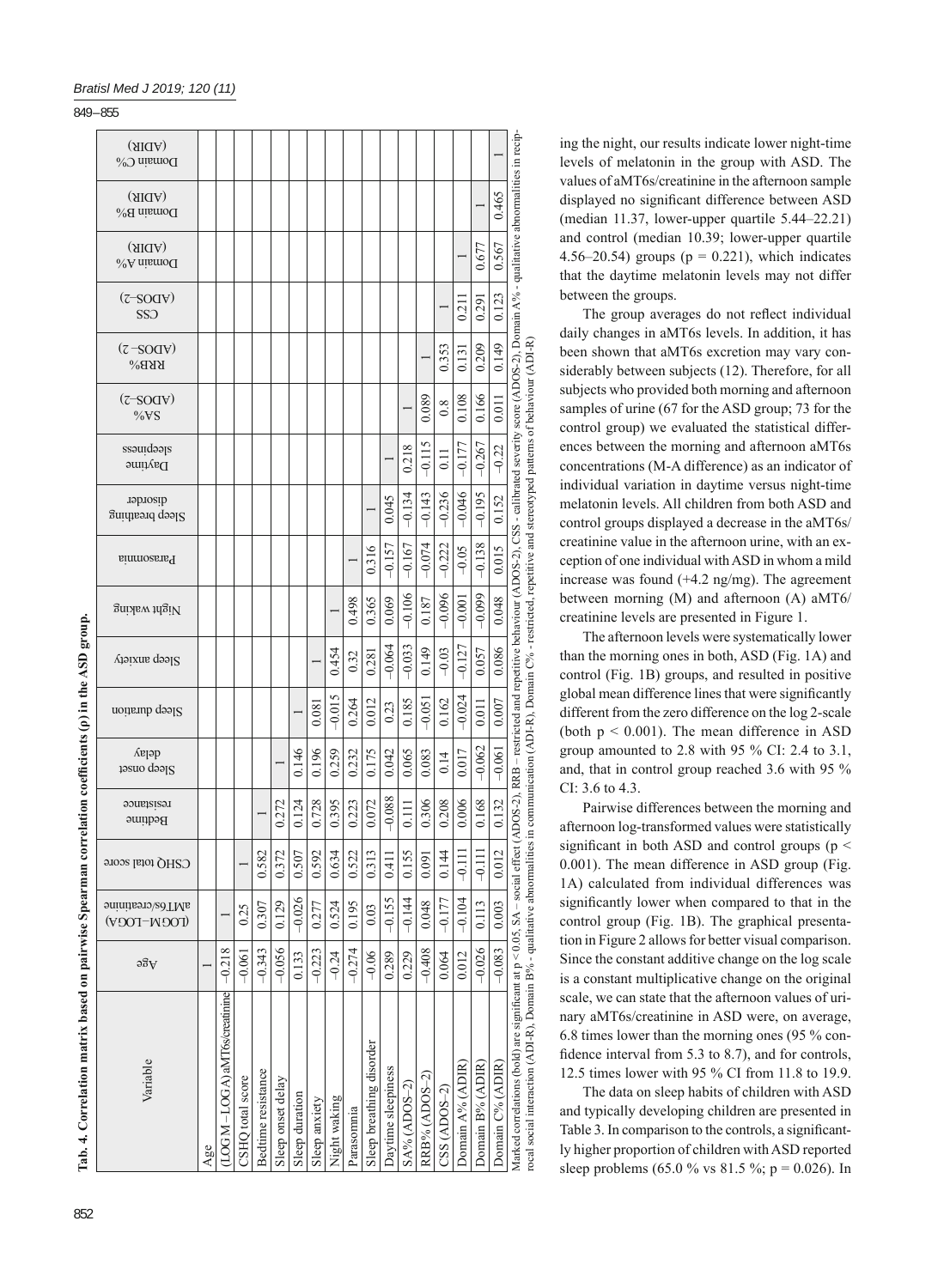ASD, the sleep problems occurred with higher frequency as indicated by the higher average values of the CSHQ total score. As to different types of sleep disorders, in the group with ASD, there were significantly higher CSHQ scores for bedtime resistance, sleep duration, sleep anxiety, and parasomnias, showing higher frequency of these sleep impairments in ASD than in controls. Also, the sleep onset delay in ASD occurred with a significantly higher frequency as shown by a larger proportion of individuals who reported this problem to present "usually", whereas in the control group, a rather rare occurrence predominated.

We further explored pairwise linear correlations (Tab. 4). Among those, we were focused on the strength of association between the morning and afternoon aMT6/creatinine difference (denoted as LOG M-LOG A aMT6s/creatinine) with sleep disorders and behavioural characteristics of the children with ASD.

The value of LOG M-LOG A aMT6s/creatinine significantly correlated with bedtime resistance ( $\rho = 0.307$ ), sleep anxiety ( $\rho =$ 0.277) and night waking ( $\rho$  = 0.524), but not with global severity of the sleep disorder assessed by the CSHQ total score. We have not found any significant correlations between LOG M-LOG A aMT6s/creatinine and severity of ASD core symptoms represented either by the ADOS-2 scores, namely calibrated severity score (ADOS-2 CSS), social effect, restricted and repetitive behaviour, or ADI-R domains, namely those of social interaction impairments, communication and language impairments, and repetitive and stereotyped behaviours.

Only inconsistent correlations between sleep disorder severity and autism severity were observed: the bedtime resistance significantly correlated with repetitive and restrictive behaviour  $(\rho = 0.306)$ , while daytime sleepiness negatively correlated with communication and language impairment domain ( $\rho = -0.267$ ).

#### **Discussion**

A considerable number of studies provide evidence about higher prevalence of sleep disturbances in children with ASD (6). while most of the surveys are based on sleep questionnaires. Also, a recent meta-analysis of studies in which objective measures such as actigraphy or the "golden standard" method - polysomnography, were used, has confirmed a shorter total sleep time, longer sleep latency and lower sleep efficiency in ASD (19). Correspondingly, in our study, sleep disorders occurred with a significantly higher frequency in the group with ASD, and with prevalence rates similar to those in other studies (6).

According to current evidence, the sleep disturbances in ASD have a multifactorial origin, but their exact causes are not fully explained. It is hypothesised that the underlying biological and behavioural specifics of ASD predispose to a higher sensitivity to extrinsic and intrinsic factors that threaten sleep, thus making the individuals more vulnerable to sleep problems. The abnormalities in pineal production of melatonin, the key player in circadian rhythm regulation, seem to be one of the intrinsic causes of sleep disturbances in ASD (20).

Studies investigating melatonin release patterns in ASD revealed differences in comparison to non-ASD subjects (6, 10).

The 24-hour measurements have shown a significantly lower level of serum melatonin, as well as a smaller nocturnal increase in the levels in children with ASD (21, 22). Some studies revealed also deviations in daytime melatonin levels in ASD (10). Measurements of urinary aMT6s as an indirect marker of melatonin status, documented lower overnight aTM6s excretion rates in ASD (23-25). In our study, standardised aMT6s/creatinine was used as a marker of melatonin levels, and our results indicate lower night-time levels and smaller circadian variation of melatonin concentration in ASD. In accordance with the above-mentioned studies, our results support the hypothesis about melatonin abnormalities in ASD.

On the other hand, there are studies that failed to observe significant differences in melatonin levels in ASD. In general, the studies performed to date are heterogeneous in their design, time of sample collection, or type of the biological material used, and it has been suggested that additional research is needed to shed more light on patterns of melatonin release in ASD and their association with sleep problems  $(10)$ .

Some recent studies aimed at genetics of melatonin found variations of genes regulating the synthesis, metabolism, and mechanisms of action of melatonin in ASD. They indicate that abnormalities in the expression of genes involved in melatonin pathways may be responsible for low melatonin levels and circadian sleep disturbances in subjects with ASD (6, 10). Lower melatonin levels were observed in healthy mothers of children with ASD, thus suggesting a genetic origin of melatonin abnormalities (26). Since embryo and foetus do not produce melatonin, they are dependent on its maternal supply. At the same time, melatonin affects the brain development, neurogenesis and synaptogenesis. Therefore, low maternal melatonin levels may adversely affect these processes. Genetic studies also support the hypothesis that low melatonin is not a consequence, but a part of pathomechanisms of ASD (26).

Melatonin plays a well-established role in the regulation of circadian rhythm, however, it has a variety of other effects (8, 27). The most commonly cited are antiinflammatory, antioxidant and immunomodulatory properties; it also enhances mitochondrial function and displays a neuroprotective effect. These processes may be interfered by abnormalities in melatonin levels. Thus, melatonin may be involved in pathophysiology of ASD not only by causing impairments of the sleep-wake cycle, but also by other mechanisms (10). In fact, mitochondrial and immune dysfunction, as well as oxidative stress, have been shown to play a role in pathomechanisms of ASD (4).

A few studies that investigated correlations of melatonin levels with sleep problems in ASD found either negative or no correlations (6). In our study, the difference between daytime and night-time creatinine-standardised aMT6s values positively correlated with some types of sleep impairments. In other words, the more "normal" the pattern of melatonin secretion, the higher the probability of more severe sleep problem. To explain this finding, further investigation is needed, while one explanation may lie in the existence of specific subtypes of melatonin production. In a recent study (28), various melatonin production and excretion patterns were found in healthy children with sleep disorders, which highlights the importance of analysing specific alterations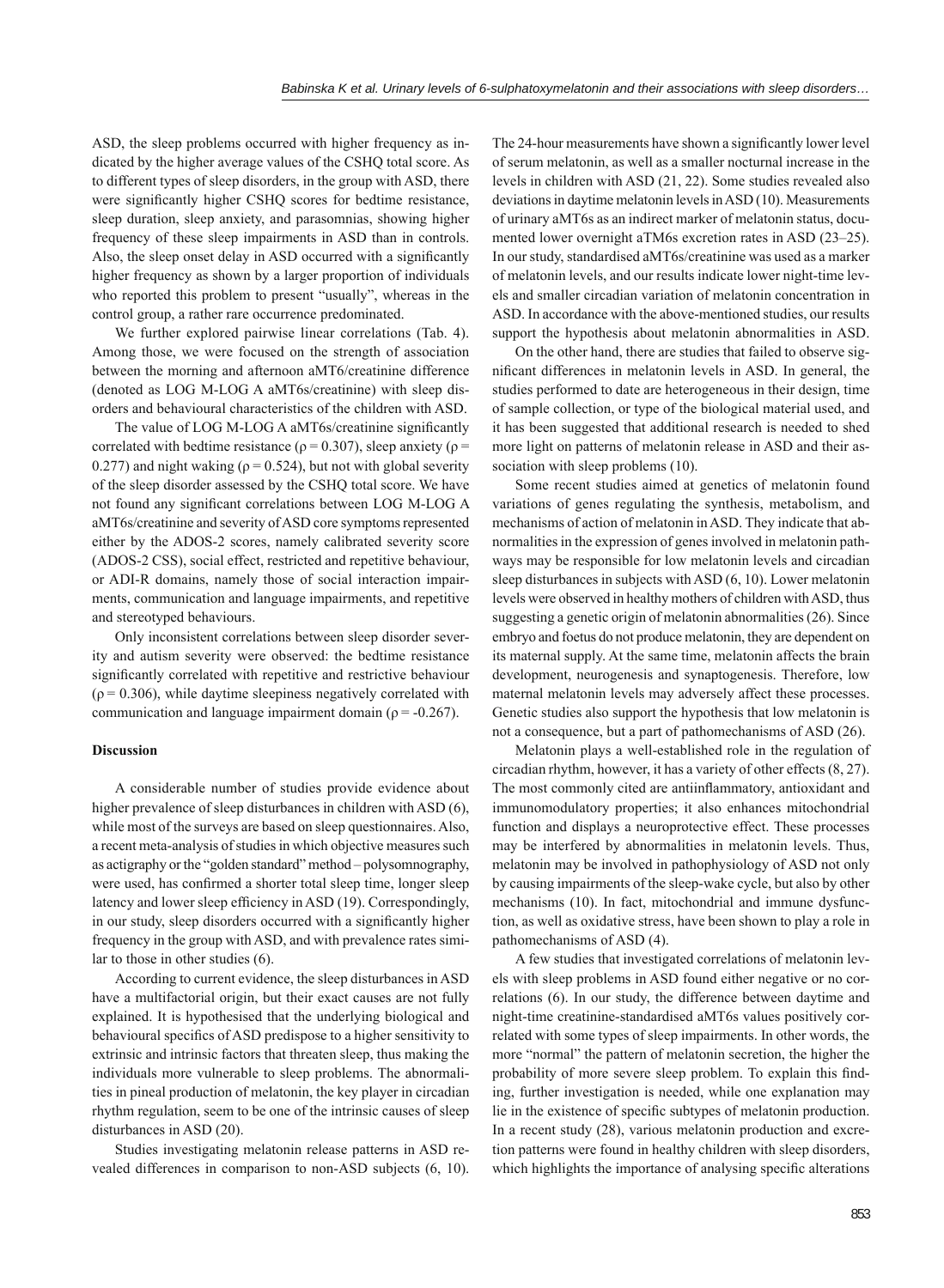849 – 855

of aMT secretion in each sleep disorder. Also, some studies have shown that children with ASD may show sleeplessness with two distinct circadian deviations (6).

Tordjman et al., who used in their studies the same methods of behavioural assessment as we did in our study (ADOS-2, ADI-R), have found a negative correlation between nocturnal secretion of aTM6s and severity of some of the core symptoms in adolescents with ASD (23, 24). In our study, these correlations were not observed. One of the possible reasons for that could be the difference in age of the study participants.

Sleep disturbances have a negative impact on the core symptoms of ASD, and they may also adversely affect the adaptive behaviour and exacerbate the challenging behaviours such as aggression and self-injury. They often interfere with therapeutic interventions and education of the child with ASD, as well as with general everyday life and well-being of the family (4). Additionally, abnormal circadian rhythms and impairments in sleep quality have been shown to be associated with higher risks of cardiovascular, metabolic diseases, and mortality (8), which are growing problems in people with ASD.

Melatonin in form of supplements is commonly used in the treatment of sleep disorders, also in individuals with ASD. Several studies have shown positive effects of melatonin administration on sleep initiation and duration in children with ASD (9). However, there is still a non-negligible proportion of children already taking melatonin and continuing to have sleep problems. It was suggested that this may be partly due to different types of alterations in melatonin production, since in some children with sleep impairments a normal pattern was observed, while some children displayed melatonin hyperproduction, low production or absence of circadian variation (28).

There is evidence that melatonin has positive effects also on anxiety, gastrointestinal dysfunction, and sensory processing that are frequent comorbidities of ASD with adverse consequences on sleep. It seems that melatonin could at least partially exert some of its positive effects on sleep in ASD by acting on these alternative routes (10).

This was the first survey dealing with sleep disturbances in children with ASD in Slovakia aimed at investigating their melatonin status. The study is limited by the fact that some possibly confounding factors of melatonin levels (8, 12) such as environmental exposure to light, seasonality, diet and exercise or stage of puberty were not controlled. The individuals in the control sample were not screened for possible ASD symptoms by standard tools; we relied only on parental reports of their typical neurodevelopment.

In conclusion, in a study involving children aged 2.5–15.5 years we have shown that the prevalence of sleep disorders was higher in the group with ASD. The higher frequency of bedtime resistance was more likely to be associated with higher ADI-R scores (i.e. more severe presentation) in the communication and language impairments domain. The results show deviations in melatonin status in children with ASD. The urinary values of aMT6s/creatinine found in our study indicate a lower melatonin production during the night and a smaller night-time increase in

melatonin levels in individuals with ASD. Alterations in melatonin levels reinforce the idea about its possible role of a biomarker in ASD. The high prevalence of sleep disorders suggests that sleep investigation should be part of multidisciplinary clinical evaluation of a child with ASD.

### **References**

**1. American Psychiatric Association.** Diagnostic and Statistical Manual of Mental Disorders. American Psychiatric Association, 2013.

**2. Matelski L, Van de Water J.** Risk factors in autism: Thinking outside the brain. J Autoimmun 2016; 67: 1-7.

**3. Važan R, Belica I, Ostatníková D.** Etiopathogenesis of Autism. Lek Obzor (Med Horizon) 2018; 67 (7‒8): 234‒238.

4. Frye RE, Rossignol DA. Identification and Treatment of Pathophysiological Comorbidities of Autism Spectrum Disorder to Achieve Optimal Outcomes. Clin Med Insights Pediatr 2016; 10: 43-56.

**5. Geoffray M-M, Nicolas A, Speranza M, Georgieff N.** Are circadian rhythms new pathways to understand Autism Spectrum Disorder? J Physiol (Paris) 2016; 110 (4): 434-438.

**6. Carmassi C, Palagini L, Caruso D, et al.** Systematic Review of Sleep Disturbances and Circadian Sleep Desynchronization in Autism Spectrum Disorder: Toward an Integrative Model of a Self-Reinforcing Loop. Front Psychiatry 2019; 10: 366.

**7. Tudor ME, Hoffman CD, Sweeney DP.** Children With Autism: Sleep Problems and Symptom Severity. Focus Autism Dev Disabil 2012; 27  $(4)$ : 254-262.

**8. Zisapel N.** New perspectives on the role of melatonin in human sleep, circadian rhythms and their regulation. Br J Pharmacol 2018; 175 (16): 3190‒3199.

**9. Posadzki PP, Bajpai R, Kyaw BM, et al.** Melatonin and health: an umbrella review of health outcomes and biological mechanisms of action. BMC Med 2018; 16 (1): 18.

**10. Gagnon K, Godbout R.** Melatonin and Comorbidities in Children with Autism Spectrum Disorder. Curr Dev Disord Rep 2018; 5 (3): 197-206.

**11. Praninskienė R, Dumalakienė I, Kemežys R, Mauricas M, Jučaitė A.** Diurnal Melatonin Patterns in Children: Ready to Apply in Clinical Practice? Pediatr Neurol 2012; 46 (2): 70‒76.

12. Arendt J. Melatonin and the pineal gland: influence on mammalian seasonal and circadian physiology. Rev Reprod 1998; 3 (1): 13-22.

**13. Lord C, Rutter M, DiLavore PC, Risi S, Gotham K, Bishop S.** Autism diagnostic observation schedule. 2012.

**14. Lord C, Pickles A, McLennan J, et al.** Diagnosing autism: analyses of data from the Autism Diagnostic Interview. J Autism Dev Disord 1997; 27 (5): 501‒517.

**15. Gotham K, Pickles A, Lord C.** Standardizing ADOS Scores for a Measure of Severity in Autism Spectrum Disorders. J Autism Dev Disord 2009; 39 (5): 693‒705.

**16. Owens JA, Spirito A, McGuinn M.** The Children's Sleep Habits Questionnaire (CSHQ): psychometric properties of a survey instrument for school-aged children. Sleep 2000; 23 (8): 1043-1051.

**17. Aldhous ME, Arendt J.** Radioimmunoassay for 6-Sulphatoxymelatonin in Urine Using an Iodinated Tracer. Ann Clin Biochem Int J Biochem Lab Med 1988; 25 (3): 298-303.